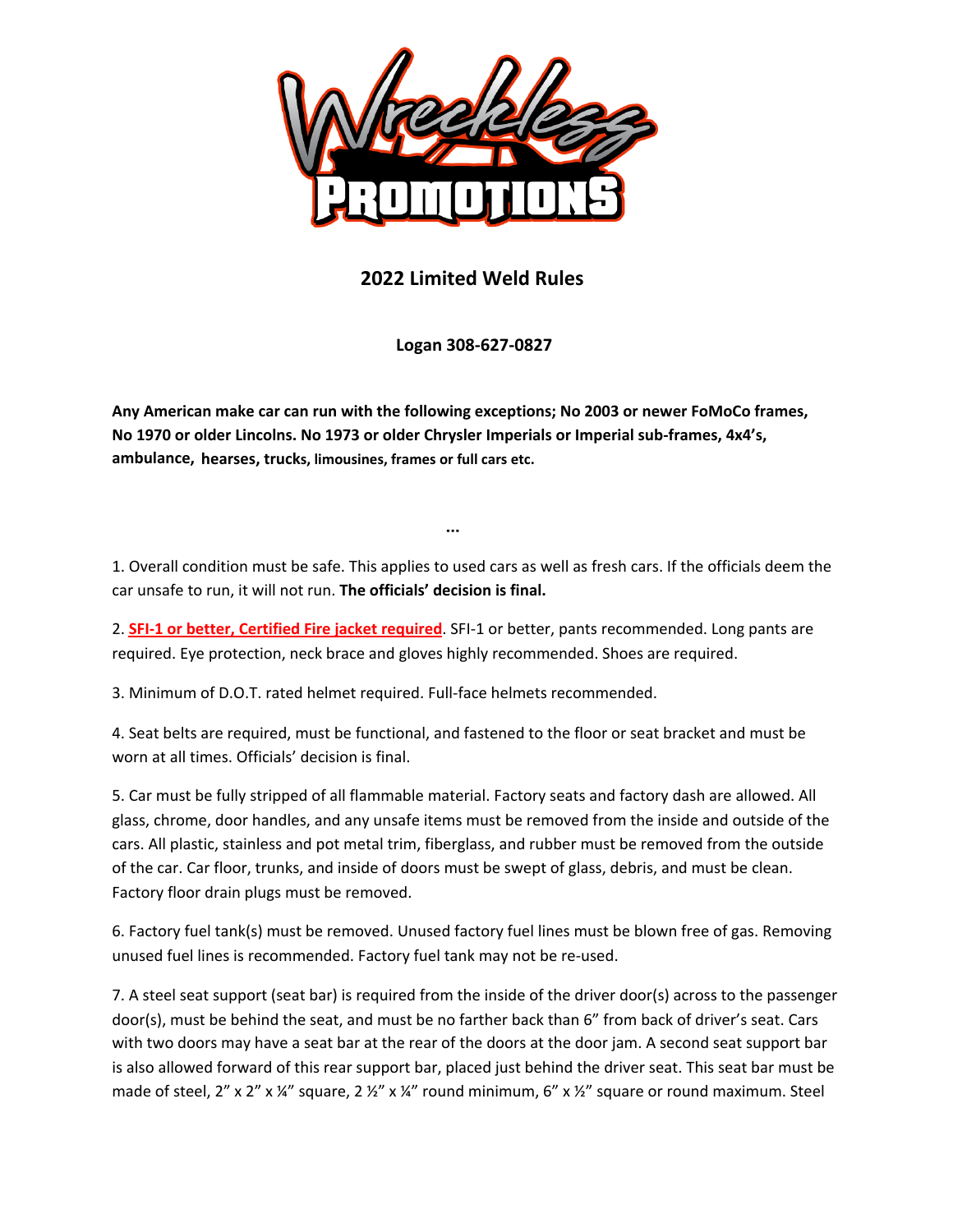plates are required on the ends of this seat bar, 6" x 6" x  $\frac{1}{4}$ " minimum, 12" x 12" x  $\frac{1}{2}$ " maximum. These steel plates must be welded well to the seat bar (officials' decision is final, must be safe). The steel plates may be bolted to the car, however welding is highly recommended. If the factory dash is removed, a support (dash bar) similar to the seat support is required. If you use a dash bar, it must be minimum 6" from the firewall and minimum 6" from the tranny tunnel. It must not come in contact with firewall or tranny tunnel at any time. It may be connected to the seat support bar with similar material. These "door" bars may be against inner door panel, but not between door panel and outer door skin. **These "door" bars may not extend past the dash or roll over bar.** All parts & pieces of cage must remain a minimum of 6" away from the firewall and a minimum of 2" front of the rear backseat body mount bolt. If door bars are used, you are allowed (3) "down" bars per side from the door bars to the floor tin **ONLY**. (1) of these "down bars" per side will be counted as your "rollover/halo" that is allowed to be welded to the top of the frame. The other (2) door bars per side are **ONLY** allowed to be within the **INSIDE of the interior** of the door seams of the driver/passenger doors. Maximum "down bar" size is 3" round or square tubing.

8. Driver door may be welded completely shut for safety. Outer and/or inner driver door skin reinforcement is Mandatory. **The inner door plate cannot be welded to the floor (must remain a minimum of 3 inches from the floor & 6" from the firewall).** This reinforcement must be steel metal to sheet metal only, may be no thicker than 1/4", and must conform to the factory bodylines. This reinforcement may not extend in front of the front door seam more than 6", and may not extend past the rear of the drivers door seam more than 6".

9. Halo bars and or rollover bars are mandatory. The addition of "posts" on hardtop sedans (connecting top of doors to roof) is also allowed,  $2''$  round or square tubing or  $3''$  x  $\frac{1}{2}''$  thick flat maximum to add "posts" to hardtop cars. Roll over cages may run on the exterior or interior of the roof and must be welded to the seat support bar. Connecting these roll over cages to the roof is mandatory with a maximum of 4 bolts (1/2" diameter maximum) or a maximum of (4) 4" long weld beads to roof tin, that do not extend more than 8 inches away from either side of the halo bar. The rear roll over bar, behind the seat, must be vertical (not angled up and back). This rear roll over bar may extend down through the floor tin and to the top of the frame or sub-frame, if the rollover bar is attached to the frame that will count as your allowed "down" bar to attach to the frame. This rear roll over bar may be welded to the top of the frame (**top of frame only**) and must be a minimum of 2" forward from the center of the backseat body mount bolt on a full frame car (will be measured straight back, not at an angle). On a sub frame car the roll over bar can be welded to the rear floor foot pan tin or to the rear sub frame *but must remain in front of the front leaf spring bracket or* can be welded to the front sub frame but not both. Halo bar may not be connected to front window bars.

10. A maximum of two steel straps or bars must be located in windshield area. These may be bolted or welded and must only attach to sheet metal only (2" round, 2" x 2" square, or  $3"x 1/2"$  flat maximum). These straps or bars are required to prevent the hood from entering the passenger compartment. Dash tin, rain trough or firewall tin must be in stock location (cannot be smashed down) **officials' decision is final**. Straps can only extend 6" down onto the firewall/ rain trough & 6" onto the roof. Windshield bars must be at least 10" apart where they meet the firewall/ rain trough. You will be allowed a maximum of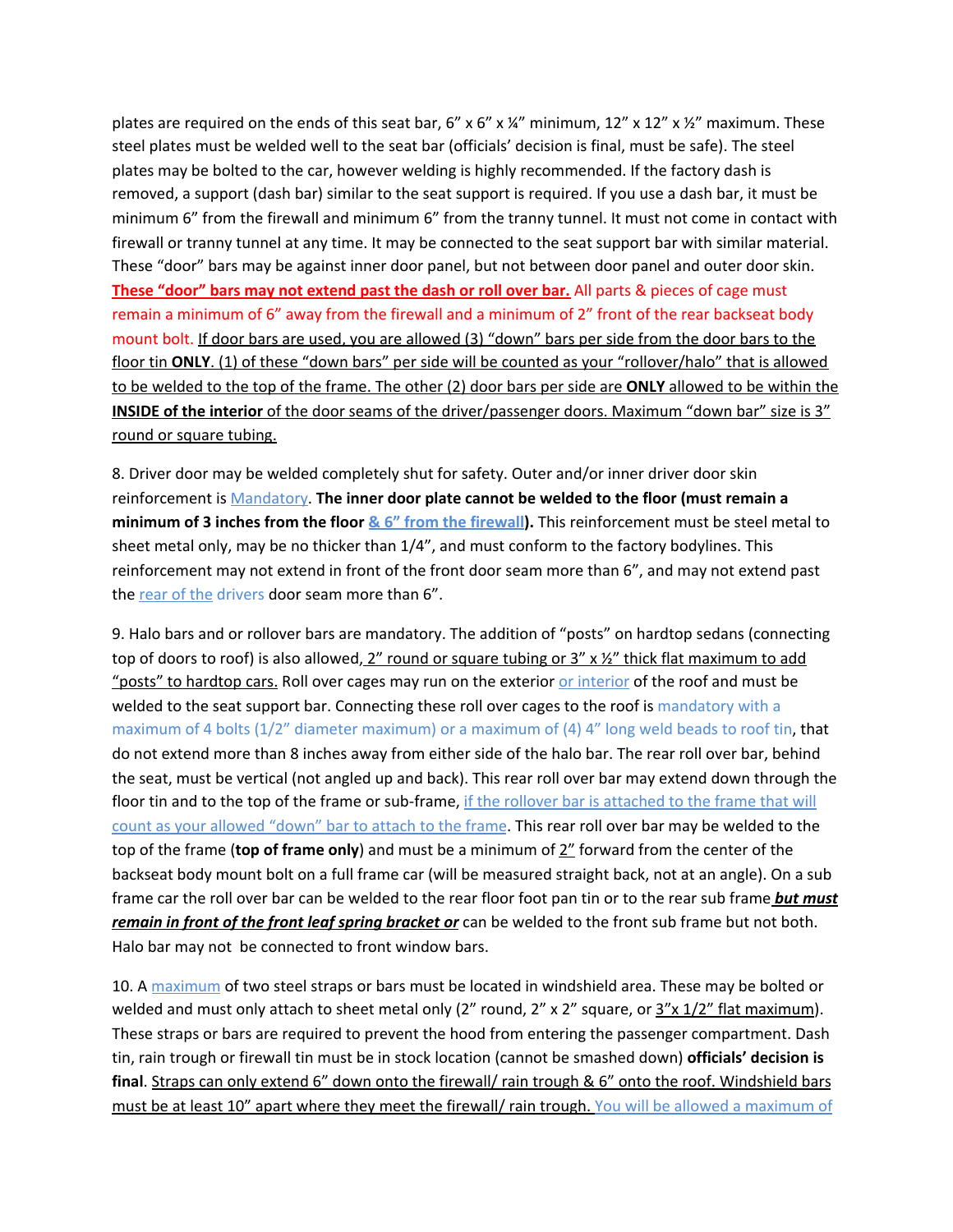(2) horizontal bars to connect the vertical windshield bars together ONLY if firewall tin has been removed between the two vertical bars, these horizontal bars are of the same size regulations as the vertical windshield bars.

11. Battery must be relocated inside of passenger compartment. The battery must be in a solid container and must be securely fastened and covered (**officials' decision is final,** must be safe).

12. No steel gas "cans" or plastic gas "jugs" allowed. A steel boat tank is allowed, however, any metal tank deemed safe by the officials is acceptable. Metal tanks do not need to be covered. Any plastic or urethane "fuel cell" must be in a solid metal container and must be covered with metal. The fuel tank must be securely fastened inside the passenger compartment and must not exceed 12 gallons. **Officials' decision is final**, must be safe. Gas tank protectors must be 30" wide maximum, minimum 6" from the flat part of the floor tin and minimum 2" on a fresh car from the backseat tin. You may have vertical bars extending up from your main gas tank protector, these bars must go straight up (not angled back, forward or to the sides) these bars must remain at minimum 8" away from your roof tin, you may connect your vertical gas tank protector bars straight forward & down (gusset) to your backseat bar or you main gas tank protector frame. Gas tank protectors cannot reinforce the car. **Officials' decision is final.**

13. Hoods must have a minimum of two 12" holes for fire control.

14. Cars must have some type of working brakes. Pinion brakes are allowed (**Officials' decision is final**, must be safe).

15. Engine oil and transmission coolers are allowed. If air coolers (fans) are used, a shield must be located between the cooler and the driver. High-pressure (hydraulic type) lines and fittings are recommended. **No gas hose is allowed. It must be compatible with transmission oil. If low pressure rated oil hose is used, minimum of two hose clamps per fitting**. Non high-pressure oil hose must be covered. Engine cooler hose and fittings must be high pressure.

16. Low-pressure rated fuel hose in the passenger compartment, from electric fuel pump to fire wall, must be covered.

17. No wheel weights or balance weights allowed on wheel rims. Valve stem protection is allowed. 8" weld-in centers for multiple bolt patterns for 5 lug rims, 10" weld-in centers for 8 lug rims allowed. NO REINFORCING OF RIMS OF ANY KIND.

**18. NO distributor protectors or valve cover protectors allowed.**

# **Car Building Rules**

**Cars must remain stock unless stated otherwise in these rules. If there are any alterations to these rules, you will not be allowed to run. Official's decisions are final. IF IT DOES NOT SAY YOU CAN DO IT THEN YOU CAN'T. CALL BEFORE DOING IT, OR YOU WILL CUT OR POSSIBLY NOT BE ALLOWED TO RUN!**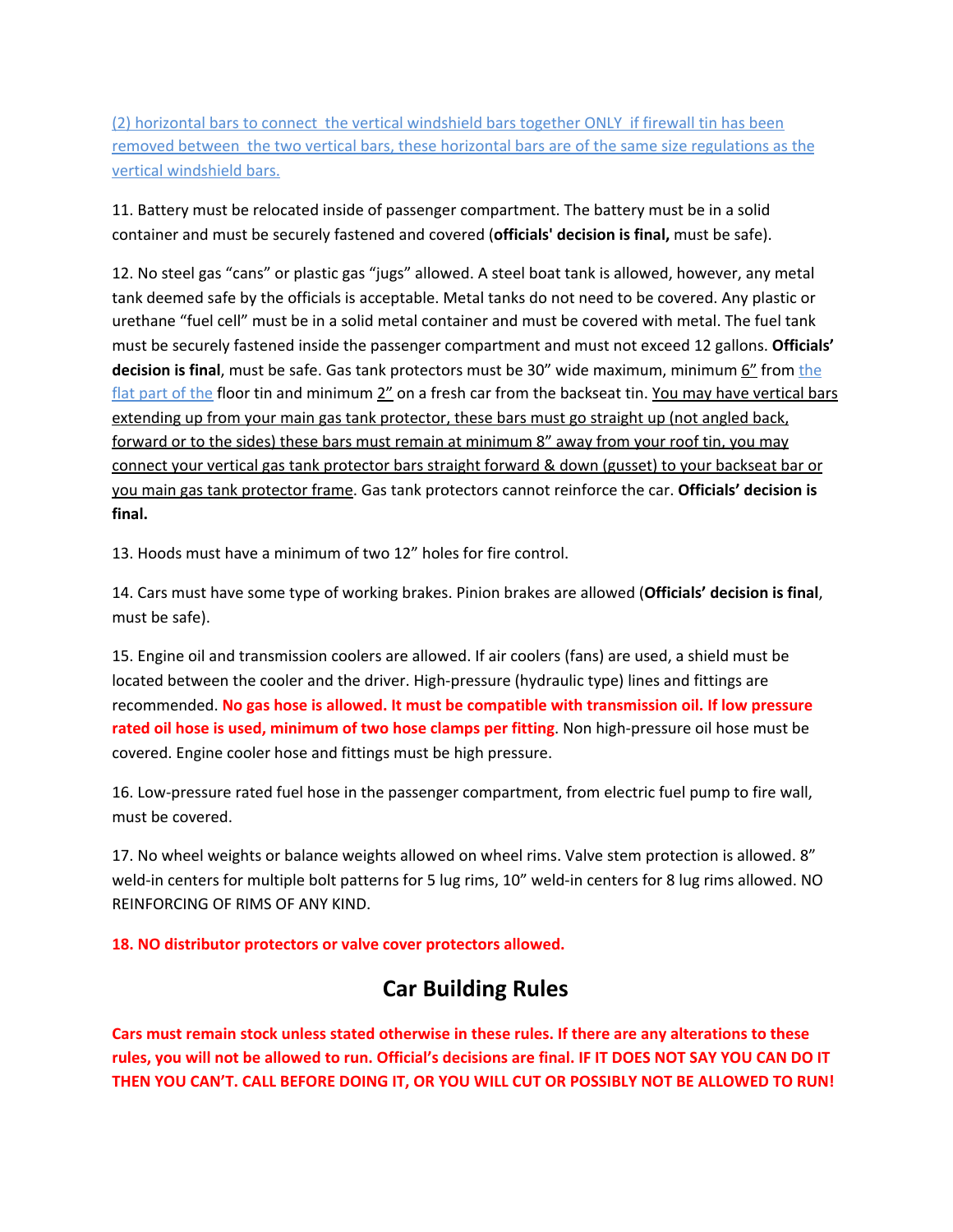#### **1: BUMPERS & BRACKETS** These bumper & bracket rules are for front & rear bumpers.

**1:1 Bumpers** can be changed out to any car bumper (if it did not come with a 5mph shock bumper you may put one on) May use the brackets that came with the year, make and model of car. You may reinforce bumpers on the inside of the bumper. All support must be inside besides (2)  $8"x8"X\frac{2}{9}"$ mounting plates. The bumper chrome must remain the stock shape, but you may have metal put inside for reinforcement. You may trim bumper ends or fold them around. Welding the bumper skins (chrome to inner liner) is allowed. No welding bumper to the body in any fashion! Bumper height not to exceed 22" to the bottom of the bumper to the ground and must be a minimum of 14" from the ground to the bottom of the bumper or the frame, whichever is lower.

You may manufacture a homemade bumper it must conform to the following size limits. It can be no larger than 8"x8". The point must taper over an area of at least 32" overall, the bumper cannot exceed 12" wide at the tip of the point and must be a minimum of 3" wide at the point, these measurements must come from the top to the bottom of the bumper. The point may only extend out 4" from the flat part of the bumper. The bumper must be completely in front of the frame rails. No part of the bumper may extend back past the front most part of the frame rails. **Please refer to Diagram #1 at the bottom.**

**1:2 Bumper Brackets** can be welded to the bumper and to the frame on one of the four sides of the frame. Bumper can be welded to the frame with no foreign material, factory brackets are allowed to be stretched back and placed on any ONE side of the frame but must not extend any farther than 14" behind the bumper. OR a piece of 3/8" thick, 4" wide by 14" long strap may be used instead of the stock brackets (not both). You are also allowed to wrap this strap around the front of the frame 4" to create an "L" shape, this is to give you enough material to weld your bumper to the strap. Your bumper strap MUST NOT exceed 18" long total this includes the 14" allowed to weld flat along the frame and the 4" allowed to wrap around the front of the frame making a "L" shape for the Total piece being NO MORE than 18" long! No brackets can extend any further back than the first 14" of the frame. Nothing can be put inside the frame and all brackets can only be on one side of the frame. OR you may use (2) 10" long x 4" wide x ¼ thick on any two sides of the frame and must lay flat on the frame, bracket must touch and be welded to the bumper. You may only choose one of these options NOT BOTH! All bumper brackets must be on the exterior of the frame, unless they came from the factory on the interior of the frame. If using the stock bumper bracket and it came from the factory on the interior, it may remain on the interior of the frame. All homemade bumper brackets must remain on the exterior of the frame. NO EXCEPTIONS. **Officials' decision is final.**

#### **2: Body**

**2:1** All **EXTERIOR** doors seam can be fully welded. Maximum  $\frac{4}{3}$  wide, 1/8" thick strap. Tops of doors may be pinched together and welded with maximum 4" wide, 1/8" thick strap.

**2:2** All **EXTERIOR trunk** seams can be fully welded. Maximum 4" wide, 1/8" thick strap. Two 1" all-threads also allowed from trunk lid through floor tin & welded to the side of the frame ONLY, 4" of all-thread may be welded to the side of the frame (both sides of all-thread may be welded) and must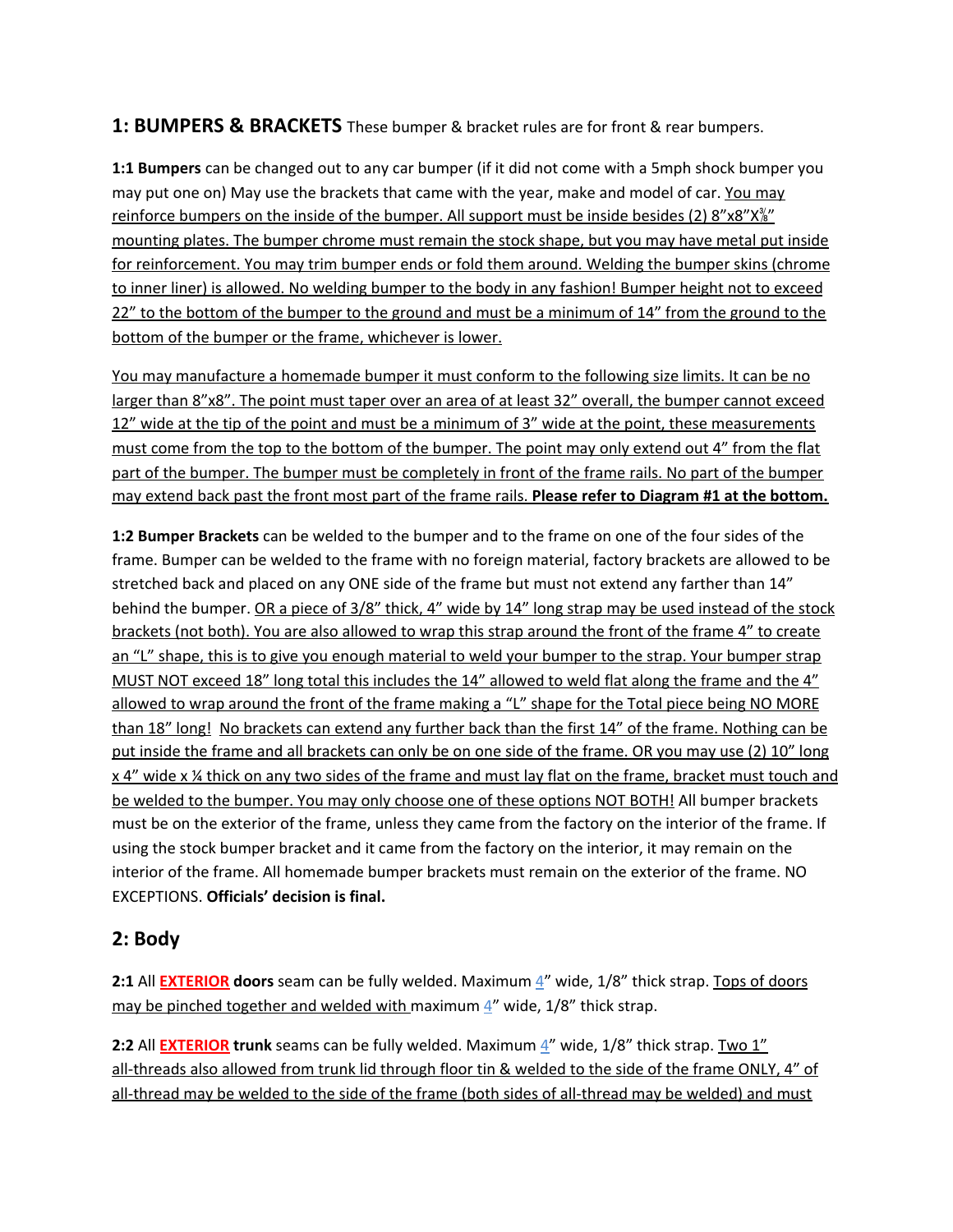remain vertical on the frame. All-thread must be cut of flush with the bottom of the frame and can not extend forward, rearward, or to either side. This 1" all-thread is allowed to pass through the roof on wagons not sedans. Trunk tin can be reformed. (NO WEDGING) Fenders must remain vertical and in stock locations. **An 8" inspection hole is be required for inspection**. You may tuck the trunk (only 50%

can be tucked, 50% of the trunk needs to remain in stock location). If you tuck the trunk, you may bolt the tucked part to floor tin only with maximum of (8) 3/8" bolts. Exterior body shaping is allowed, absolutely NO interior, firewall, or underside body shaping will be allowed. **Officials' decision is final.**

**2:3 Fenders** may be pre-cut, and bolted back together with (8) 3/8" bolts per fender, but not re-welded.

**2:4 Hood** may have a maximum of 8 hold down bolts not to exceed 1" in diameter. Front two hood bolts

may run down the core support, but must run through factory body mounts holes on frame. (These 2 rubber bushings can be removed). If a spacer is used between the frame and core support it cannot

exceed 3" Square or round material, spacer can be welded to the frame only NOT THE CORE SUPPORT. Other hood bolts must be welded to tin only, must not exceed 14" in overall length and may attach to tin with a 5"X5" plate. Hood bolts must remain vertical & not formed or used as a "kicker" (5" hood washers max). You are allowed to use  $2'' \times 2'' \times 4''$  long  $\times \frac{1}{4}$  thick angle iron on the hood/fender as a hood bolt attachment with a maximum bolt size through the two pieces of angle iron of 1" diameter. Hood must have a minimum of (2) 12" holes cut completely out for safety. Maximum (8) 3/8" bolts for

bolting hood tin back together. No welding of stock hinges.

**2:5 Body mounts** you may use factory body mounts (i.e. rubber bushings) or rubber hockey pucks or steel body bushings (minimum 1" thick) you must have a 1" minimum gap between the frame and body, if you do not have a 1" Gap at inspection you will be loaded. Body spacers cannot be welded to the frame or body, body spacers must be separate for each body mount hole opening with a maximum 3" OD for body mount spacer. You may replace body bolts with longer bolts, 3/4" bolt max for body bolts. You are allowed to put a 2 1/2" washer and nut inside the frame and a 5" maximum washer on top of the body bolts to help hold down the body. (DO NOT WELD THE WASHERS AND NUTS TO THE FRAME OR BODY) If the make, model, and year of car you are running came with a provisional "extra body mount " you may put a body bolt in that spot. ONLY ONE EXTRA BODY MOUNT BOLT MAY BE USED PER FRAME RAIL AND IT MUST BE IN THE SAME LOCATION THE FACTORY MADE THE PROVISION FOR IT!

**2:6** Aftermarket steering columns (NO HYDRAULIC), gas pedals and shifters allowed. No steering brackets, gas pedals, brake pedals, shifters, gas tanks, tranny coolers, battery boxes or seats brackets can be attached to or touching the frame, tin ONLY. If you use your battery box, transmission cooler,

pedals, shifter, or seat bracket, or any other accessory to re-enforce the car it will be CUT! Maximum 3" washer size on fastening bolts on underside of floor tin.

#### **NO SEDAGONS and NO DECKING ALLOWED IN THE BACK OF WAGON'S**

**Sheet Metal rust repair** must be repaired with factory thickness of sheet metal of the car you are running, **YOU MUST** provide pictures of rusty spots at Tech. Any and all sheet metal repairs can only overlap in all directions 1" maximum, pre-ran cars with holes or tears may only patch the damage if the hole/tear is bigger than 4" at any point and repair must not overlap other repairs.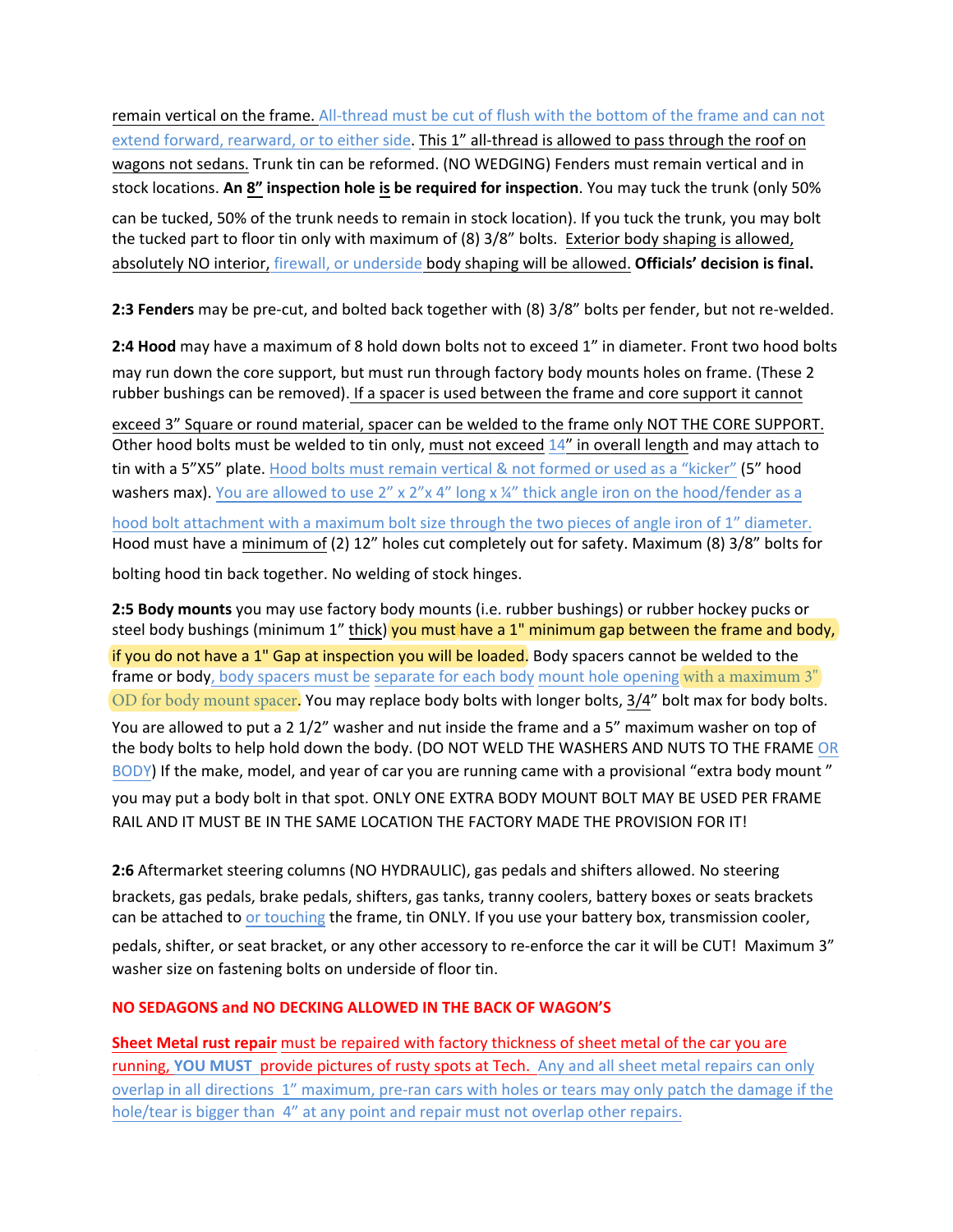#### **3: Frame**

**3:1** You are allowed to weld from the front side of the A-Arms forward, frame seams top & bottom in addition you are allowed to re-weld 12" of factory frame seam per frame rail  $\frac{1}{2}$ " wide weld beads maximum **(THIS INCLUDES TILTING OF A FRAME & WELDING IT BACK TOGETHER).** No other welding to or on frame (except bumper brackets and motor mounts) of any kind! (NO FRAME SHAPING OF ANY KIND).

**3:2** Frames must match Make & Model of Body, this includes re-stubbing of a **pre-ran** car. (Example 79-02 Ford Frame must be under a 79-02 Ford Body, 71-76 Chevy Impala frame must be under 71-76 Chevy Impala body, 69-72 Caddy frame under 69-72 Caddy body, 73-74 Caddy under 73-74 caddy, 75-76 under 75-76 caddy, Mopars are to follow the same rules. Y-Frame Sub under Y-Frame body, Shocker Sub under Shocker Frame Body Etc Etc…) No shorting of frames under doors to make fit etc. On all re-stubbing of pre-ran cars, officials decision is final. **You Must Call before re-stubbing a pre-ran car.**

**3:3 Frame Shortening**: You may shorten the front frame rails only. You may cut the frame off flush with the front edge of the body mount hole (core support mount). If it is a weld on mount leave the remaining portion of the body mount in place. If you remove the body mount completely or relocate it, you will not run. DO NOT SHORTEN OR SLIDE BACK THE FRONT CLIP, OR RE-LOCATE THE RADIATOR SUPPORT. Cadillacs must remain 18" long from the front side of the spring bucket lip forward (call if in question). And remember can only weld main frame seams, no fingers or brackets coming off the frame.

**Frame rust repair** you must call prior to fixing and provide pictures.

**Absolutely no stitch/spaghetti welding on frames in any place, if caught with it you will NOT run!**

### **4: Drive Train**

**4:1 Motors** can be changed out (Chevy to Mopar, Mopar to Chevy, Chevy to Ford and so on) but must be mounted to meet rule 4:2 & must remain within 2" of factory location. Slider drive shafts allowed. **No distributor protectors**. A mid-plate may be used, but must not exceed 3" outside of the factory bell housing bolt pattern in any place. **Officials' decisions are final.**

**4:2 Motor mounts** can be welded solid. You can use a lower engine cradle, but must be welded to the cross member (Engine saddle) **not** frame, you may use a maximum of 8" of attachment per side to weld your engine to the saddle. You are allowed an Engine Top Halo/Header Protector but no part of protector can be any farther rearward than 8" in front of the backside of the engine block (Measuring in the center of the engine block straight forward).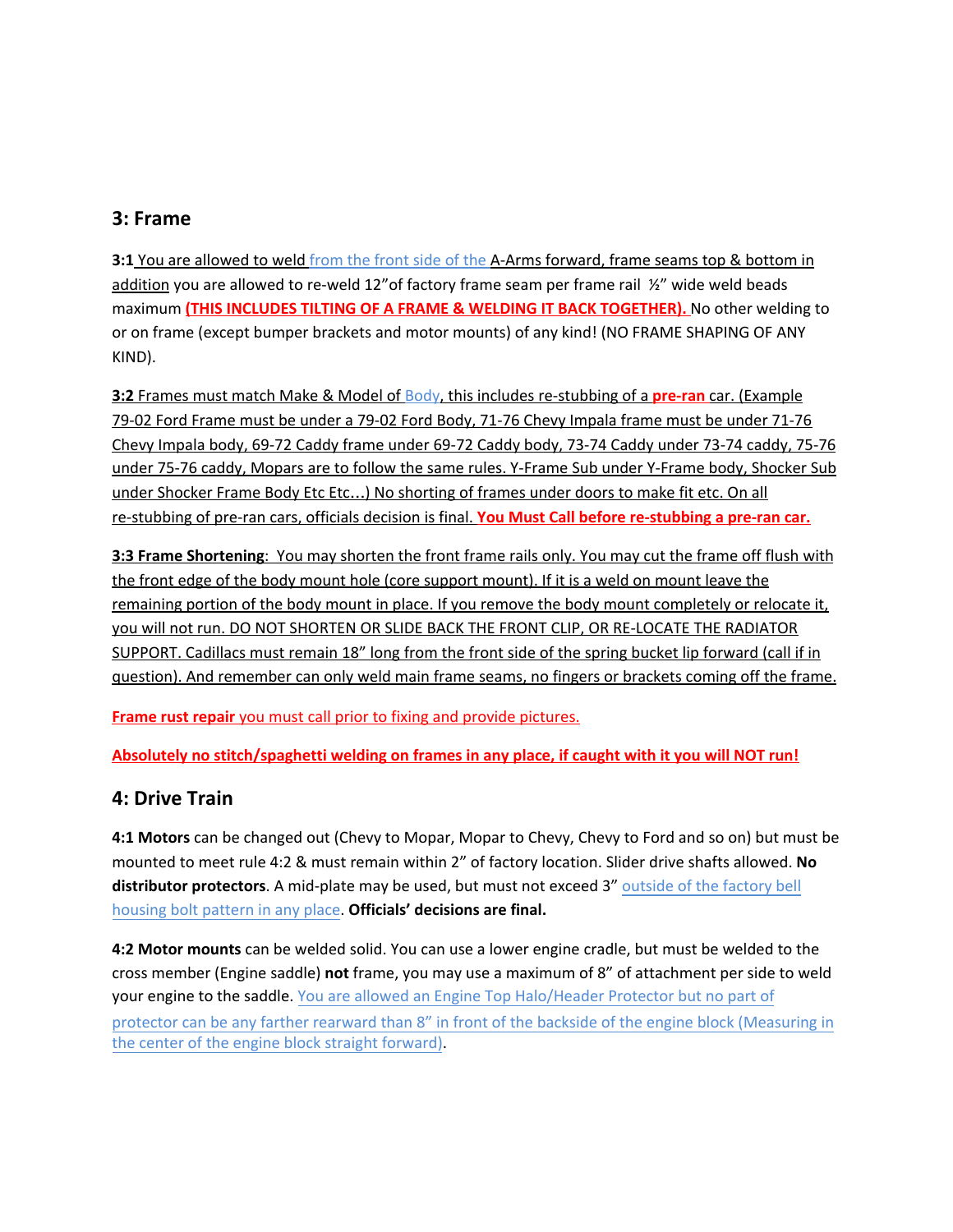**4:3 Transmission** mount must be in stock location to make, model and year of car. Cross member must be stock cross member or replaced with 2"x 2" by 1/4" thick material, cross member (must have 5/16" pilot hole to gauge thickness, IF TECHS CANNOT GAUGE THICKNESS, WE WILL DRILL A HOLE FOR YOU). Cross member may have TWO 3/8" bolts to help hold to floor tin (floor tin only) with maximum size washer of 3". Where the transmission tail shaft housing meets the transmission cross member, you are allowed to attach (bolt, chain, or wire) the transmission to the cross member, but transmission mount must not exceed a 12" wide area measured from the center of the cross member out 6" on each side. YOU MAY NOT WELD THE TRANSMISSION IN SOLID TO THE TRANSMISSION CROSSMEMBER! You may use one piece of 8" long  $2''x2''x1/4''''$  thick angle iron per frame rail to mount your cross member to (cross member must come in contact with both of these angle irons), these angle iron pieces must be placed at least 8" rearward of the front part of the side frame rail. This will be measured on the inside portion of the side rail. (Example: 80's + Fords we will measure from the inside corner where the crush box meets the side rail, Old iron GM we will measure from where the side rail meets the "S Curve". You must remove factory cross member mounts if angle iron is used.

**Aftermarket Transmission Bell Housing's are allowed but must not be welded to the mid plate or transmission case.**

**4:4 Radiators** must be in stock location. No water barrels or auxiliary cooling of engine allowed. You may use (4)  $\frac{1}{2}$ " pieces of all-thread to hold your radiator in place, these pieces must extend down through the lower sheet tin of the radiator support, at the top of the radiator support you are allowed ONE piece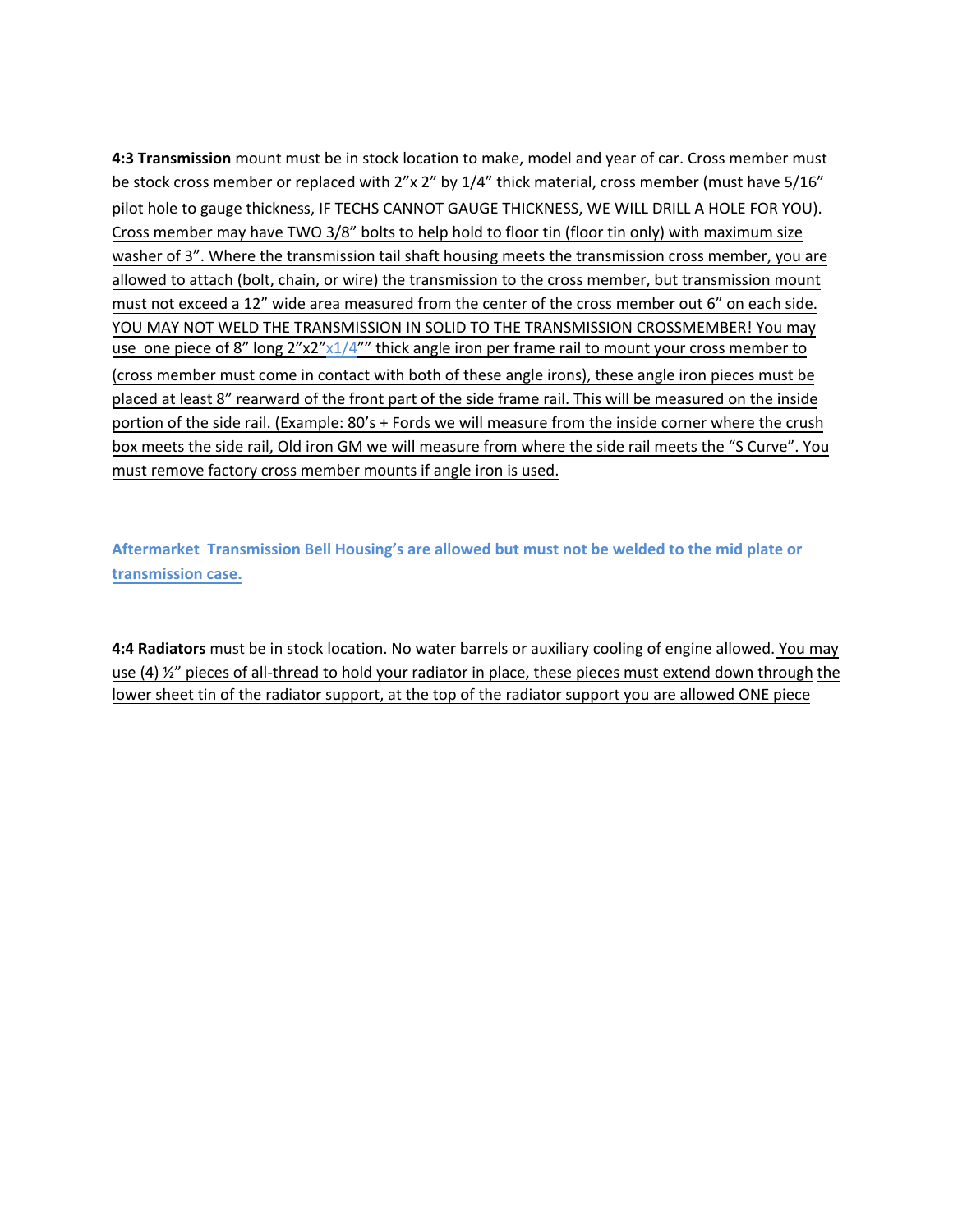of 1/8" thick x 3" wide x 8" long per side to run your all-thread pieces through. ALL-THREAD MUST BE SPACED ATLEAST 20" APART.

Air Conditioning Condensers may be bolted in with a maximum of (8) 3/8" diameter bolts or welded in with (1)  $1/8$ " thick x 4" wide x 8" long piece of flat strap per side (one on passenger side & one on drivers side)

**4:5 Rear ends** may be changed out. Must be a 5 lug or an 8 lug full floater, single wheel rear end. 16" tire size max. Back bracing allowed. Axle flange protectors are allowed.

#### **5: Suspension**

**5:1 Coil spring** cars must have a stock coil spring from a car (NO TRUCK, SUV, ETC. COIL SPRINGS), DOUBLE COIL SPRINGS ALLOWED IN THE REAR ONLY. Coils springs can welded or wired top or bottom, **not** both to help hold in place. No aftermarket coil springs. Coil spings must remain stock shape and can not be bent or shaped to form the frame or spring pocket.

**5:2 Upper and lower rear end control arms** must be stock to make, model and year of car. (No homemade control arms). You may re-enforce control arms but they MUST start out as a STOCK control

arm for the make & model of car you are running (Techs must be able to visually see that stock control arms were used). May use chain in place of shocks, 3/8" chain maximum. Chain must be in stock shock location.NO ALL THREAD IN PLACE OF SHOCKS **Officials' decision is final.**

**5:3 Leaf spring** cars can have a max of 7 leafs, with a 2" total stagger (1" on the front side of the rear end & 1" on the back side of the rearend). Must be stock Main leaf spring to make, model and year of car. No flat stacks. You may use 6 clamps, 3 in front of the housing and 3 in the back (maximum size 2"x 4"x 1/4" thick) per side with a maximum of (4) 3/8" diameter bolts per clamp. May have (2) 3/8" bolts in shock tower to help hold it to the body. May use chain in place of shocks, 3/8" chain maximum. Chain must be in stock shock location. NO ALL THREAD IN PLACE OF SHOCKS. Mopars or Cars without the rear spring

hanger directly under the frame/uni body are allowed to fabricate leaf spring hanger brackets out of ¼" thick 2" wide by 6" long to reposition the leaf springs underneath the rear sub (**NO** shortening the

factory length of leaf springs)

**5:4 Watts link conversions on newer Fords**. You may convert a watts link to a standard 4 link system in

the following way: Use the upper and lower trailing arm brackets off an older Ford. No shortening of trailing arms, no positioning brackets to strengthen front down legs of the rear hump. Must mount in the stock location or you may use upper mount tray out of older car but must remove all of original

factory package tray, the older style package tray you install must not be welded anymore than a factory package tray and must stay at minimum ¾" away from the frame hump seam . **Do not re-weld seam**.

Welds may only weld to package tray. Or if you leave in the stock package tray, you can use a 4 piece bolt-in watts link conversion kit. If a Watts conversion kit is used the upper mounts on the package tray must not exceed 6"x6" with a maximum of (6) 1/2" bolts holding each bracket to the factory package tray, these bolts CAN NOT go through any sheet tin only through the package tray. The lower Watts brackets may only be Welded to the side of the frame as they were intended, do not add gussets, or trying re-enforcing the frame with these brackets or it will be cut.

**5:5 Front suspension** must have stock a-arms & tie rods from a car (No truck, van, etc. a-arms) Tie-Rods CAN NOT be fabricated at all, you are allowed to weld the factory adjustable sleeve on tie-rods. Problem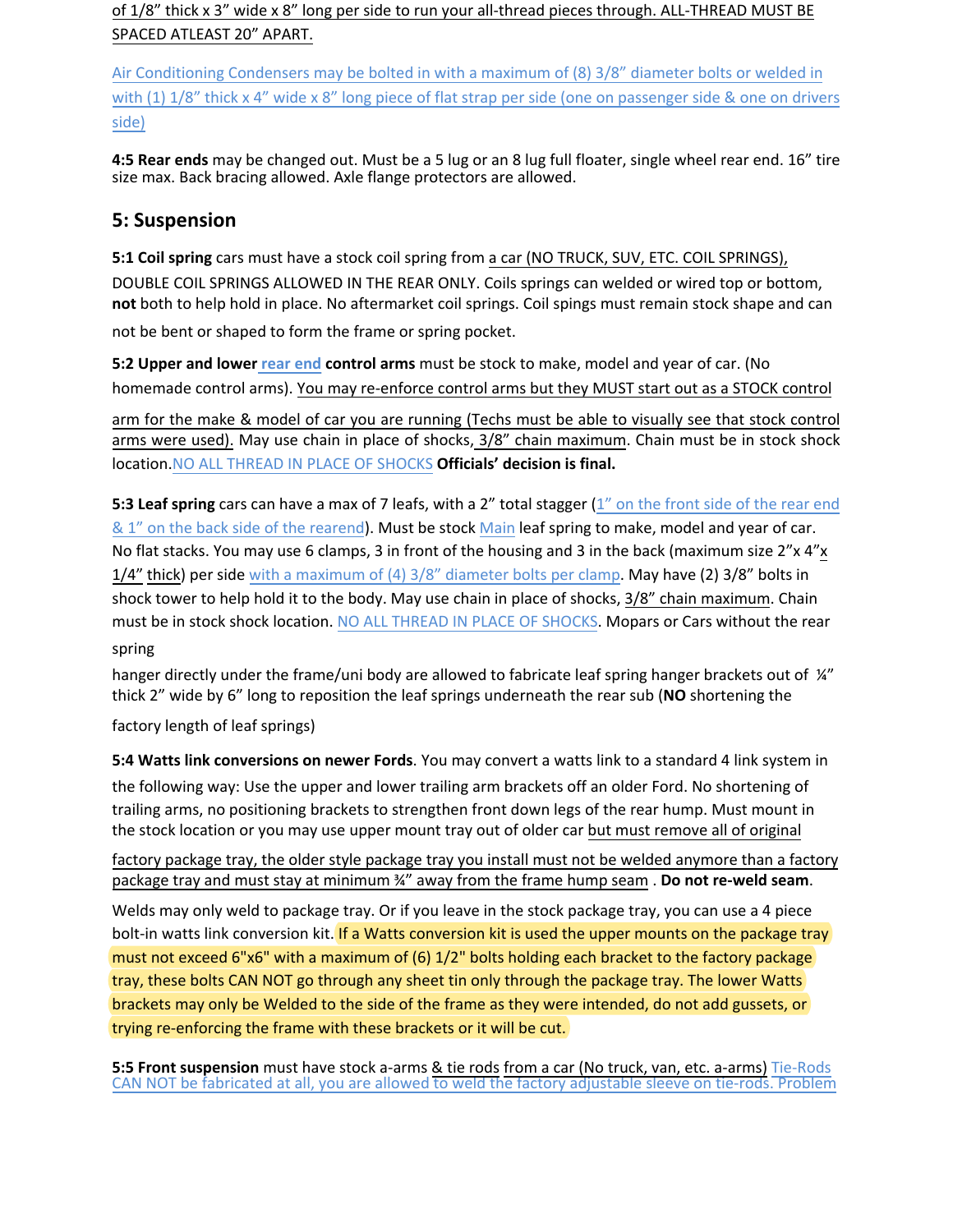Solver Tie-Rod ends are OK. You CAN NOT fabricate or weld on different mounts to make your suspension work it must bolt on as factory; **(NO WELD IN BALL JOINTS & NO SCREW IN BALL JOINTS).** May use chain in place of shocks, 3/8" chain maximum. Chain must be in stock shock location. NO ALL THREAD IN PLACE OF SHOCKS. A-arms may be chained or welded to gain height. If chained 5/16" maximum size chain. Chain cannot reinforce the frame. If welded you may use (2) 2"x4"x 1/8" flat strap per upper a arm only. Flat strap must not reinforce the frame. Welded or Chain ONLY you cannot use both. If A-Arms are welded the only welds allowed are the (2) 2"x4"x1/8" Flat strap NO OTHER WELDING OF A ARMS. **Officials' decision is final.**

#### **ETC.**

**Tire rule**. We don't want flats. Doubled tires ok, foam filled front tires ok (NO FOAM OR RUBBER FILLED REAR TIRES), NO BEADLOCKS (Including screwing wheel to the tire). Wheels may be narrowed but must not be excessive welding! Officials decision is FINAL!

Must have door numbers (in a contrasting color) and roof number sign on all cars. Maximum 30" X 30" size roof signs allowed. No reinforcing of the car allowed.

**If any iron is added in or on frames or bodies anywhere, you will not be allowed to run. You will have no opportunity to remove it.** 

"One trip fix it rule" If you have something to change or cut during inspection, you have one opportunity to get it fixed.

#### **Repair rules:**

You are allowed **4 frame repair plates** total (1/8" thick 4" x 6" long)( 24 Square Inch Maximum) per frame rail on a pre-ran car, NO REPAIR PLATES WILL BE ALLOWED ON A FRESH CAR. **Must have a 1" inspection hole in the center**. Sides of plates can be welded, but 1" hole cannot be welded. No over lapping of plates and must be flat on frame. **Absolutely no stitch/spaghetti welding on frames in any place, if caught with it you will NOT run!** 

**#9 Wire** will be allowed on Pre-Ran cars only. TWO places per window opening with (3) loops allowed (6 strands), #9 wire must go from the roof (allowed to weld standard 5/8" flat washers to keep sheet metal from tearing) to or around the frame ONLY (In the flat part of the floor ONLY), must not be wrapped around any part of the cage, halo, down bars, gas tank protector, transmission cross member, etc. **OFFICIALS' DECISIONS ARE FINAL**